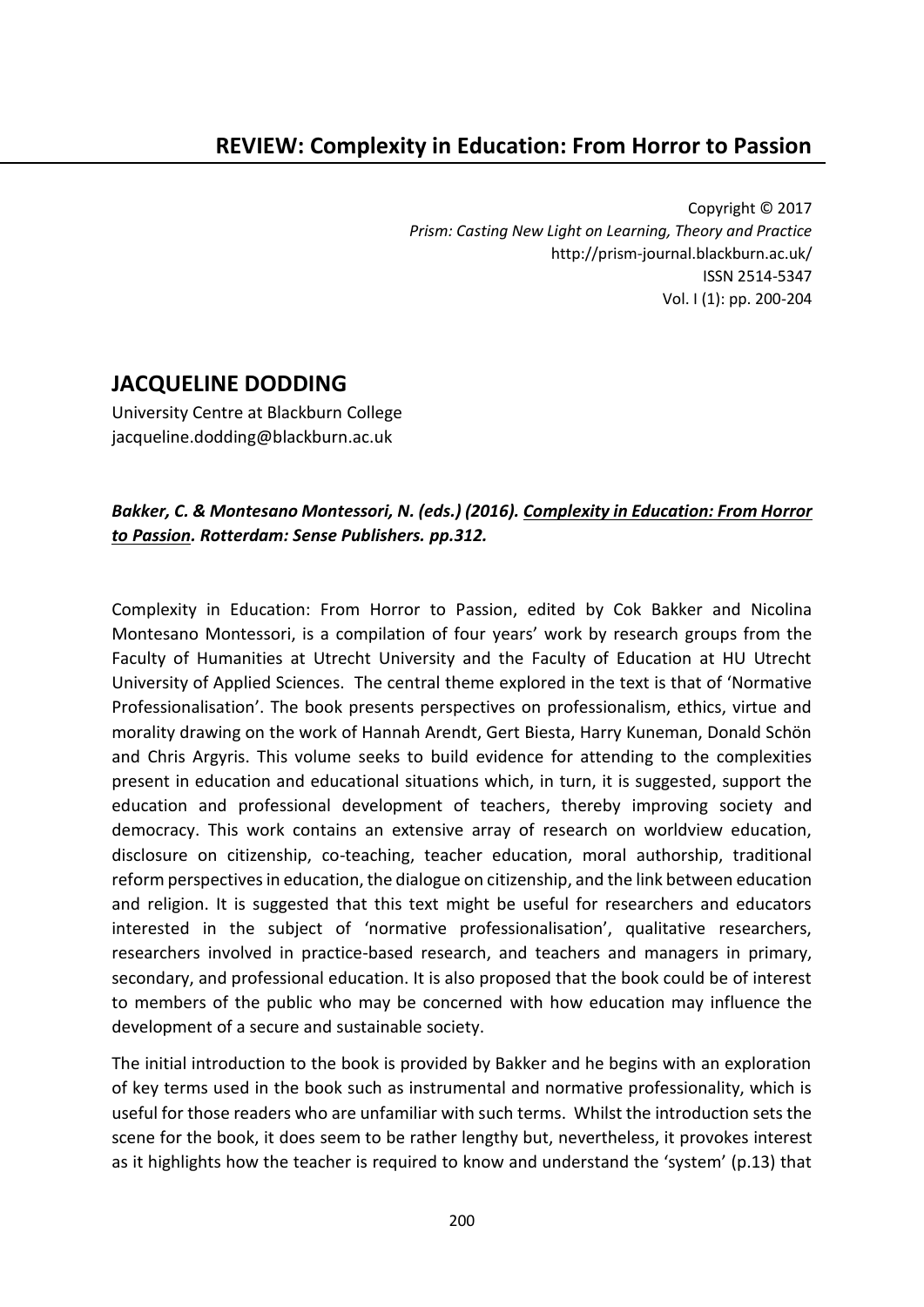is in place in education. This needs to be achieved to work within its constraints and to become an instrumental professional thus, in the system's eyes, providing a good education. He further problematises what a 'good education' is considered to be and then identifies six developments in education that are taking place at the moment. These are established from a synthesis of the research that has been undertaken by both research groups.

The second introduction produced by both Bakker and Montessori provides an introduction to the research projects discussed within the book. It highlights that educational research is indeed complex, as many those involved in research are also practitioners and, therefore, there is a hermeneutic element to this type of research. All the contributors to the book have had to demonstrate the theory and methodology they have worked with during their projects. There is the suggestion that the inclusion of multiple theories and methodologies adds to the depth of the problem of complexity presented within this text since it demonstrates the multiple ways in which educational settings are researched. This further provokes interest as the notion of complexity in education is deepened.

The second introduction is again quite lengthy, and it does seem to take a long time to arrive at what might be considered the most important sections of the book, namely the research underpinning it. That being said, the inclusion of both of these introductions is necessary for those unfamiliar with educational contexts and research. For those who are more familiar with the concepts, both introductions serve as a reminder of the complexity in education where teachers and educationalists are expected to conform to the norms inherent in their profession in terms of the instrumental professionalisation, whilst often subscribing to the complexities involved in normative professionalisation. The introductions also provide signposting to the rest of the book, as it seems that the title of the book, not only belies what is discussed, but is also the layout of this volume.

The core chapters of the book present the research reports from members of both groups, during which the question 'how can we develop a grip on the notion of complexity in education?' (p.54) is addressed. Chapters One and Two report on the philosophies of Hannah Arendt and virtuosic citizenship respectively; case studies are presented during Chapter Five to Chapter Nine. Chapter Ten explores the development of a new teacher-training course at a teaching college, whereas Chapter Eleven explores the origins of Dalton education in the Netherlands, evaluating this and its relationship with the Dutch government.

Part Three of the text focusses on why complexity in education matters. The first chapter of Part Three is written by Montessori and considers the concepts of plurality and complexity focusing on the social and educational relationships, applying discourse theory. This chapter does not present any further new research but reflects on the research already situated in Part Two via the 'lens of results' (p. 259) focusing on normative professionalisation discussed earlier in the book. Throughout this chapter, Montesano Montessori discusses how the research presented in Part Two has led to understandings about worldviews and helped with analysis of how current society and the educational system are interlinked. One of her main observations is how contradictory the EU discourse is regarding lifelong learning for which, through her reflections on the research presented earlier in the book, she proposes some solutions.